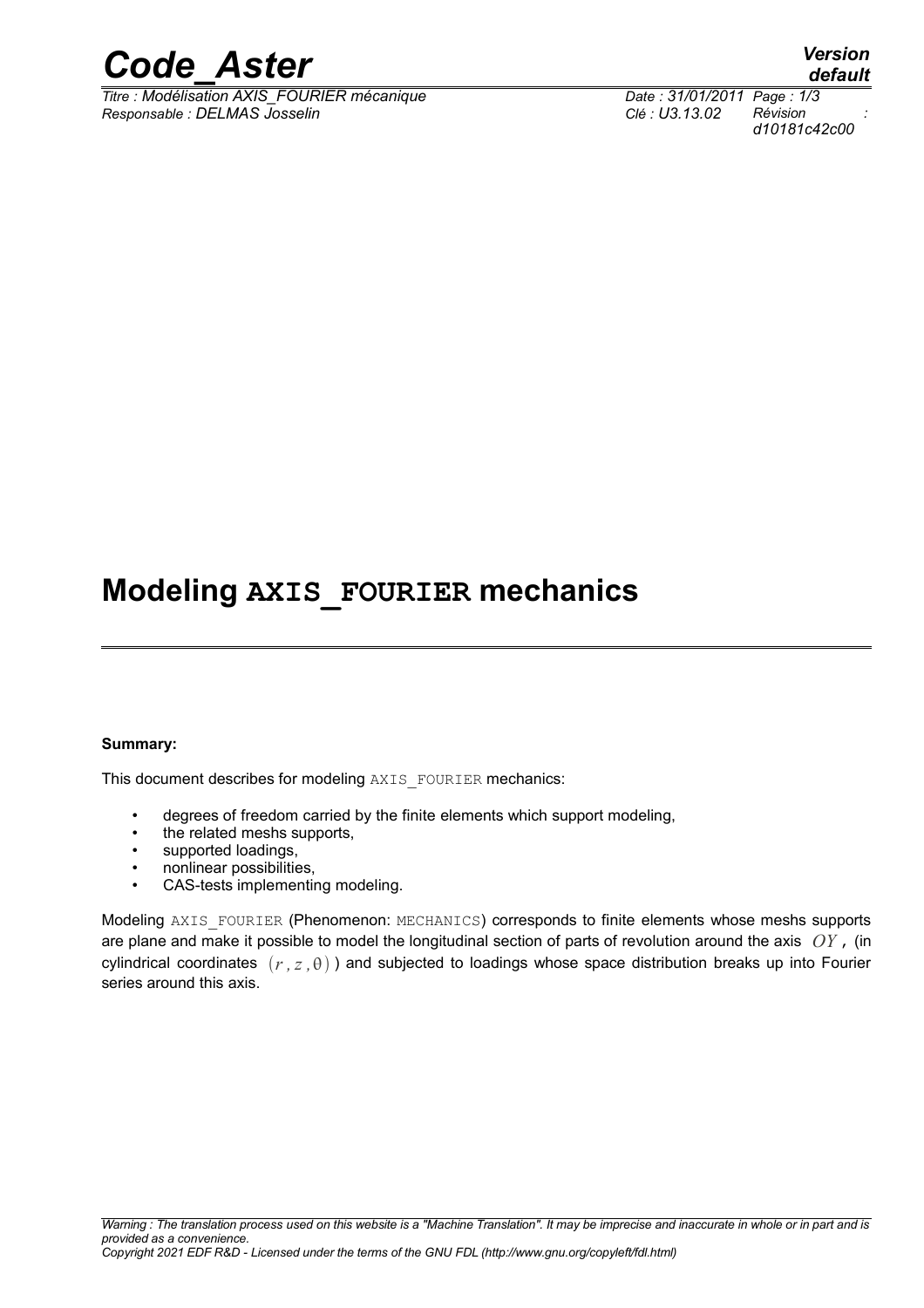# *Code\_Aster Version*

*Titre : Modélisation AXIS\_FOURIER mécanique Date : 31/01/2011 Page : 2/3 Responsable : DELMAS Josselin Clé : U3.13.02 Révision :*

*d10181c42c00*

#### **1 Discretization**

#### **1.1 Degrees of freedom**

| <b>Modeling</b> | Degrees of freedom<br>(with each node top)                                                                                                    |  |
|-----------------|-----------------------------------------------------------------------------------------------------------------------------------------------|--|
| AXIS FOURIER    | $DX:$ corresponds to radial displacement<br>$DY:$ corresponds to longitudinal displacement<br>$DZ$ : corresponds to ortho-radial displacement |  |



#### **1.2 Mesh support of the matrices of rigidity**

|                                  | Interpolation                                      | <b>Remarks</b> |
|----------------------------------|----------------------------------------------------|----------------|
| TRIA3<br>OUAD4<br>TRIA6<br>OUAD8 | Linear<br><b>Bilinear</b><br>Quadratic<br>Serendip |                |
|                                  | Mesh<br>OUAD9                                      | Biquadratic    |

#### **1.3 Mesh support of the loadings**

The grid must be carried out in the half-plane  $(X > 0, Y)$ .

| <b>Modeling</b> | Mesh | Interpolation                            | <b>Remarks</b> |
|-----------------|------|------------------------------------------|----------------|
| AXIS FOURIER    | SEG2 | Linear or<br><b>Bilinear</b>             |                |
|                 | SEG3 | Quadratic,<br>Serendip or<br>Biquadratic |                |

*Warning : The translation process used on this website is a "Machine Translation". It may be imprecise and inaccurate in whole or in part and is provided as a convenience.*

*Copyright 2021 EDF R&D - Licensed under the terms of the GNU FDL (http://www.gnu.org/copyleft/fdl.html)*